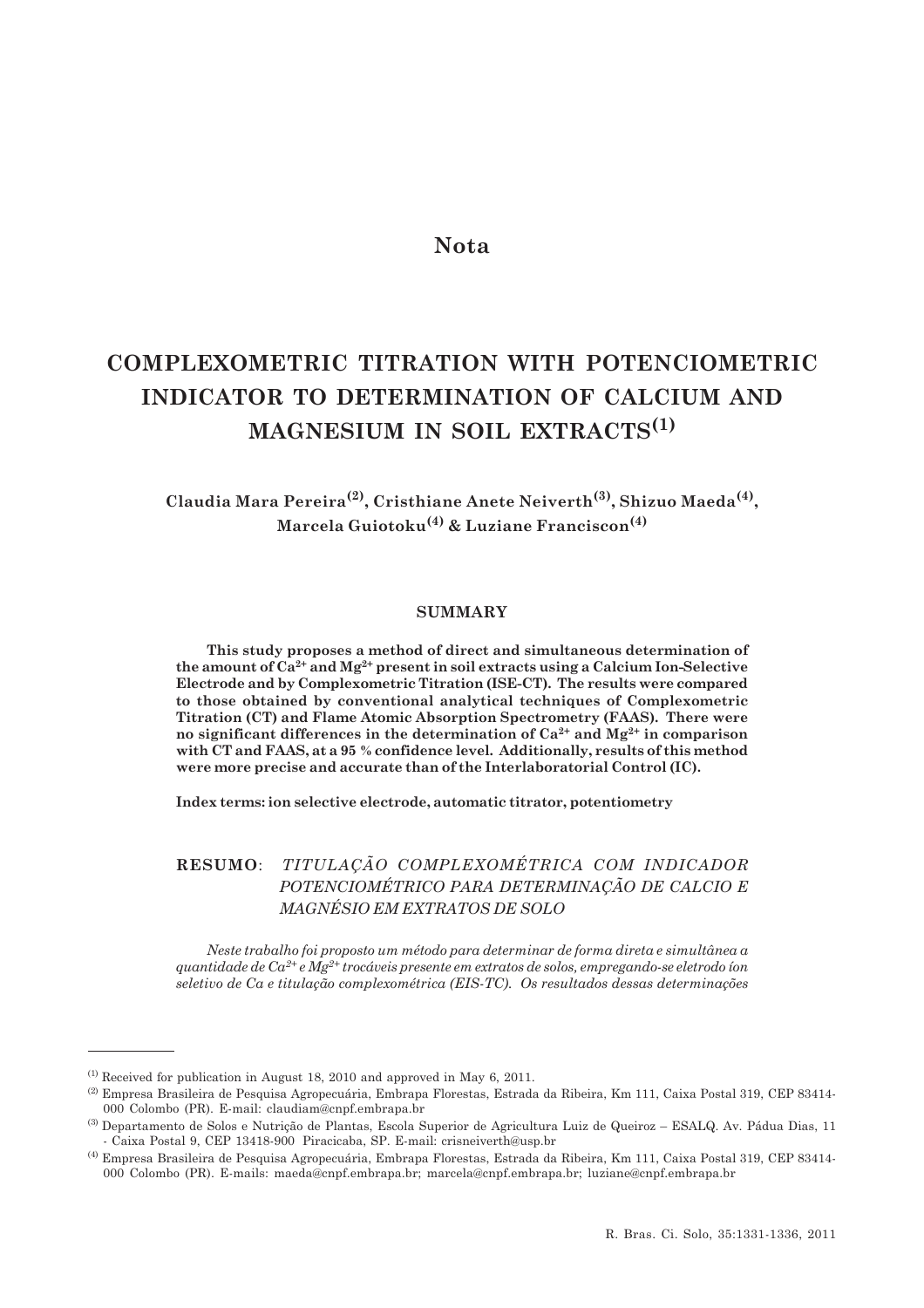*foram comparados aos dados obtidos por meio de técnicas analíticas convencionais de Titulação Complexométrica (TC) e Espectrometria de Absorção Atômica com Chama (FAAS). Não houve diferenças significativas nas determinações dos íons Ca2+ e Mg2+ em relação aos métodos TC e FAAS, com 95 % de confiança. Adicionalmente, o método apresentou melhor precisão e exatidão quando seus resultados foram comparados aos do Controle Interlaboratorial (CI).*

*Termos de indexação: eletrodo íon seletivo, titulador automático, potenciometria.*

#### **INTRODUCTION**

One of the main problems in laboratory soil analysis is the selection of the determination method of ions of interest in the extracts. Methods should be quick, highly accurate and cheap. Many studies have been conducted with this purpose for several types of analytes, and the constant improvement of equipment and analytical methods contribute to continuous revisions and reevaluations in this area.

Most laboratories determine the exchangeable calcium and magnesium by complexometric titration with EDTA in the presence of metallo-chromic indicators Calcon or Murexide for Ca2+ and Eriochrome Black T for total hardness  $(Ca^{2+} + Mg^{2+})$ , where  $Mg^{2+}$ is obtained by difference (Raij, 1966; Embrapa, 1997; Cantarella et al., 2001; Embrapa, 2005). Another common method is the determination by Flame Atomic Absorption Spectrometry with (FAAS) (Willians et al., 1966; Macphee & Ball, 1967; Boeira et al., 2004, Embrapa, 2005).

Other methods are also proposed for determination of these ions in soil, such as Spectrophotometry (Coelho & Gargantini, 1969; Nogueira et al., 1996), Atomic Fluorescence (Dagnall et al., 1971) and ICP-OES (Bernardi et al., 2003). Potentiometric methods have been also used to analyze different compounds in soil, such as boron (Carlson & Paul, 1969), sulfate (Goetzen & Oster, 1972), chloride (Ferreira et al., 1996a), nitrogen (Ferreira et al., 1996b) and potassium (Grygolowicz-Pawlak, 2006). In this case, the analysis takes place by means of ion selective electrodes (ISE). Unlike the classical analytical methods, analyses with these sensors are very fast and cheap and allow the direct determination of electrolytes such as Ca and Mg in aqueous media (Christiansen, 1976; Imato et al., 1989; Beli & Zirino, 1993; Chen & Adams, 1998; Saurina et al, 2002; Simões, 2008; Metrohm, 2010a) and some complex matrices, e.g., milk (Metrohm, 2010b) and rocks (Kotek & Dlezal, 1980).

The purpose of this study was to propose a methodology for the determination of exchangeable calcium and magnesium in soil extracts by Ion Selective Calcium Electrode and Complexometric Titration (ISE-CT). The results were compared to those obtained by conventional analytical techniques such as Complexometric Titration (CT), Flame Spectrometry Atomic Absorption (FAAS) and even results of Interlaboratory Control (IC).

#### **MATERIAL AND METHODS**

The ISE-CT method for  $Ca^{2+}$  and  $Mg^{2+}$ determination in soil extracts was tested for precision and accuracy. Precision was evaluated by variance analysis in triplicate measurements of six samples and accuracy by comparing the average  $Ca^{2+}$  and  $Mg^{2+}$ concentrations obtained by IES-CT with two conventional methods (CT and FAAS). In addition, the proposed method was also compared with average  $Ca^{2+}$  and  $(Ca^{2+} + Mg^{2+})$  of the IC of the state commission for agronomic laboratory analysis of Paraná (CELA-PR).

#### **Sample Preparation**

Firstly, soil samples were dried in an air-circulating oven at 40 °C and sieved (2 mm). The extracts were prepared with 10 cm<sup>3</sup> soil in 50 mL KCl 1 mol  $L^{-1}$ extraction solution.

#### **Extraction of exchangeable Ca2+ and Mg2+**

The mixture of 10 cm<sup>3</sup> soil sample with 50 mL of potassium chloride solution (KCl) 1 mol L-1 was agitated in a rotating shaker for 15 min at 120 rpm. After extraction, the samples were left to stand for 8 hours for complete settling and aliquots were decanted for analysis.

#### **Analysis by Ion Selective Electrode and Complexometric Titration (ISE-CT)**

The analyses were performed with an automatic titrator (Titrando 809, Metrohm), Ion Selective Calcium Electrode (ISE-Ca) and reference electrode  $Ag/AgCl$  (saturated  $KNO<sub>3</sub>$  electrolyte bridge) to titrate a solution containing 10 mL KCl 1 mol L-1 (blank) or soil extract, 0.5 mL magnesium sulfate heptahydrate  $(MgSO<sub>4</sub>.7H<sub>2</sub>O)$  and calcium chloride dihydrate  $(CaCl<sub>2</sub>.2H<sub>2</sub>O)$  solutions, all at a concentration of  $0.0125$  mol L<sup>-1</sup>, as well as 4 mL ammonia buffer solution  $pH = 10.0$  (aqueous solution containing 60 %) of NH<sub>4</sub>OH and  $1.26$  mol L<sup>-1</sup> NH<sub>4</sub>Cl) and 50 mL of deionized water. The dynamic titration was performed by automatic dispenser ( Dosino 800, Metrohm) with a solution of Ethylenediaminetetraacetic Acid disodium salt  $(EDTA-Na_2)$  0,0125 mol  $L^{-1}$ , at a dose rate of 5 mL min-1 and a sign of deviation of 20 mV min-1 was established.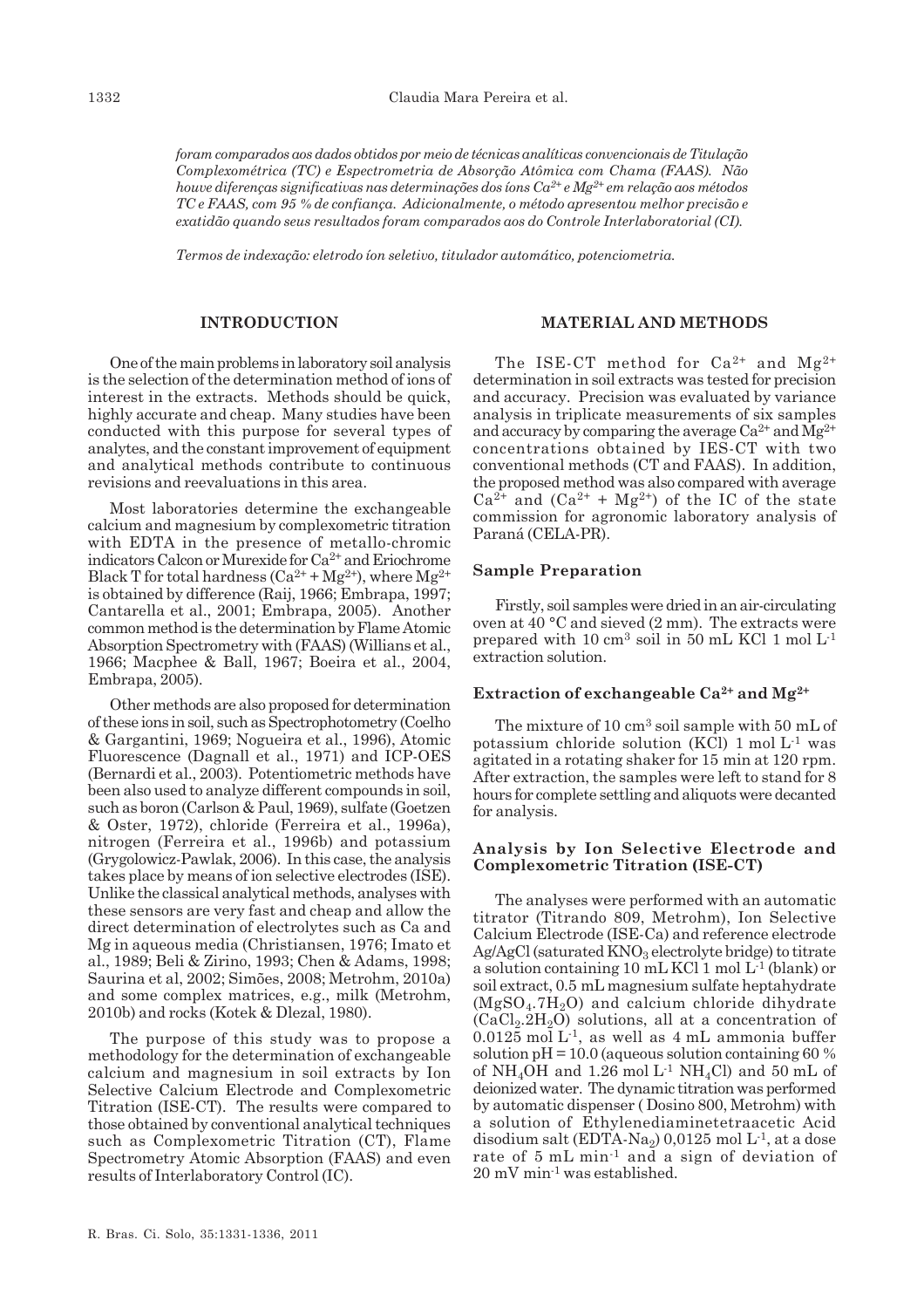#### **Analysis by conventional methods**

The CT and FAAS analyses were performed using the solutions and procedures proposed by Embrapa (2005). CT analyses were carried out using automatic burette (Jekins, precision of 0.01 mL), titrating 10 mL of soil extract with  $0.0125$  mol L<sup>1</sup> EDTA solution. FAAS determinations were conducted at a dilution of 0.2 mL of the extract in 10.0 mL of deionized water plus 1.0 mL of 5 % Lanthanum Oxide (La<sub>2</sub>O<sub>3</sub>). Sevenpoint calibration curves were established (Ca: 0; 0.5; 1.0; 2.0; 3.0; 4.0 and 5.0 mg L-1; Mg: 0; 0.05; 0.10; 0.20; 0.30; 0.40 and 0.50 mg  $L^{-1}$ ), maintaining the same proportion of  $\text{La}_2\text{O}_3$  solutions used in diluted samples. Analysis were carried out at wavelengths of 422.7 nm and 285.2 nm for Ca and Mg, respectively, using air/acetilene flame. The determination coefficients  $(R<sup>2</sup>)$  of the calibration curves were 0.99833 for Ca and 0.99751 for Mg.

#### **Parameters**

The accuracy of the methods was examined by the coefficient of variation of triplicates. The ISE-CT method was compared with CT and FAAS by analysis of variance (F test) for which the treatment effect was considered. The comparison with the Interlaboratory Control (IC) was measured by determining the relative error.

The analytical sensitivity for each method was determined by calculating the detection limits (DL) and quantification limits (QL). DL is three and QL is ten times the standard deviation of the blank readings (extraction solution of 1 KCl mol L-1), divided by the slope of calibration curve (response variation by concentration variation) for the range of 0.5–  $5 \text{ cmol}_c \text{ dm}^{-3}$  for each ion.

#### **RESULTS**

Statistical analysis revealed no significant difference between the concentrations obtained by ISE and the CT and FAAS methods for  $Ca^{2+}$  (p = 0.7790) and  $(Ca^{2+} + Mg^{2+})$  (p = 0.2621) determinations, at a confidence level of 95 %.

#### **DISCUSSION**

The CV values were below 8 % for  $Ca^{2+}$ concentrations and total hardness  $(Ca^{2+} + Mg^{2+})$  by the method ISE-CT. Comparatively, the CT analysis resulted in CV of up to 20 % and 17 %, respectively, for these values and FAAS in up to 16 % and 22 %, for the same measures. Furthermore, the CVs were higher for samples at low  $Ca^{2+}$  concentration by CT and FAAS. In the determination of  $(Ca^{2+} + Mg^{2+})$  by CT this effect was not observed, unlike for FAAS, where CV of two samples at lower concentration was 15 and 18 %, respectively. For IC the CV was high at low concentrations for both parameters (Table 1), reflecting the fact that the analyses in most of the 30 partner laboratories of IC were based on CT or FAAS.

In terms of accuracy, values of ISE-CT were closest to IC for  $Ca^{2+}$  and for  $(Ca^{2+} + Mg^{2+})$ , values of FAAS were closest to IC, followed by ISE-CT and CT.

By comparing the concentration values of  $Ca^{2+}$  and  $(Ca^{2+} + Mg^{2+})$  to six samples analyzed by each method with the IC values, the relative error was lowest by ISE-CT, suggesting greater accuracy of this method (Table 2). Furthermore, the regression equations showed linearity of the ISE-CT, as well as the other two methods, with the IC values, in the range studied.

| Sample           | $Ca^{2+}$                                  |             |             |             | $(Ca^{2+} + Mg^{2+})$ |             |             |             |  |  |  |  |
|------------------|--------------------------------------------|-------------|-------------|-------------|-----------------------|-------------|-------------|-------------|--|--|--|--|
|                  | <b>ISE-CT</b>                              | CT          | <b>FAAS</b> | IC          | <b>ISE-CT</b>         | CT          | <b>FAAS</b> | IC          |  |  |  |  |
|                  | $\text{cmol}_c \text{dm}^3 (\text{CV } %)$ |             |             |             |                       |             |             |             |  |  |  |  |
| 1                | 0.69(3.64)                                 | 0.47(18.22) | 0.44(10.66) | 0.63(26.48) | 0.79(3.64)            | 0.69(1.00)  | 0.71(18.52) | 0.96(27.31) |  |  |  |  |
| $\boldsymbol{2}$ | 1.03(0)                                    | 0.48(20.09) | 0.92(10.48) | 1.11(14.68) | 1.51(3.98)            | 1.46(4.93)  | 1.69(15.02) | 1.92(13.53) |  |  |  |  |
| 3                | 2.86(4.54)                                 | 2.11(7.11)  | 3.06(4.61)  | 3.10(10.51) | 4.19(6.71)            | 4.20(17.21) | 5.01(10.01) | 5.09(9.83)  |  |  |  |  |
| $\overline{4}$   | 3.51(0.74)                                 | 3.06(3.04)  | 3.87(16.49) | 3.95(9.61)  | 4.94(6.56)            | 4.69(6.43)  | 5.76(22.31) | 5.93 (7.34) |  |  |  |  |
| 5                | 4.21(1.79)                                 | 3.28(3.09)  | 4.02(2.52)  | 4.65(11.24) | 6.39(5.24)            | 6.26(6.24)  | 5.48 (4.99) | 7.55(9.98)  |  |  |  |  |
| $\,6$            | 5.96(2.73)                                 | 4.77(2.33)  | 5.68(2.66)  | 6.29(10.66) | 8.31 (7.15)           | 8.34 (3.79) | 7.28(5.18)  | 9.53(8.81)  |  |  |  |  |

Table 1. Mean concentrations of  $Ca^{2+}$  and  $(Ca^{2+} + Mg^{2+})$  and their coefficient of variation (CV%) determined **by ion selective electrode and complexometric titration (ISE-CT), Complexometric titration (CT), Flame Atomic Absorption Spectrometry (FAAS) and average results of Interlaboratory Control (IC)**

Average ( $n = 3$  for ISE-CT, CT, and FAAS;  $n = 30$  for IC)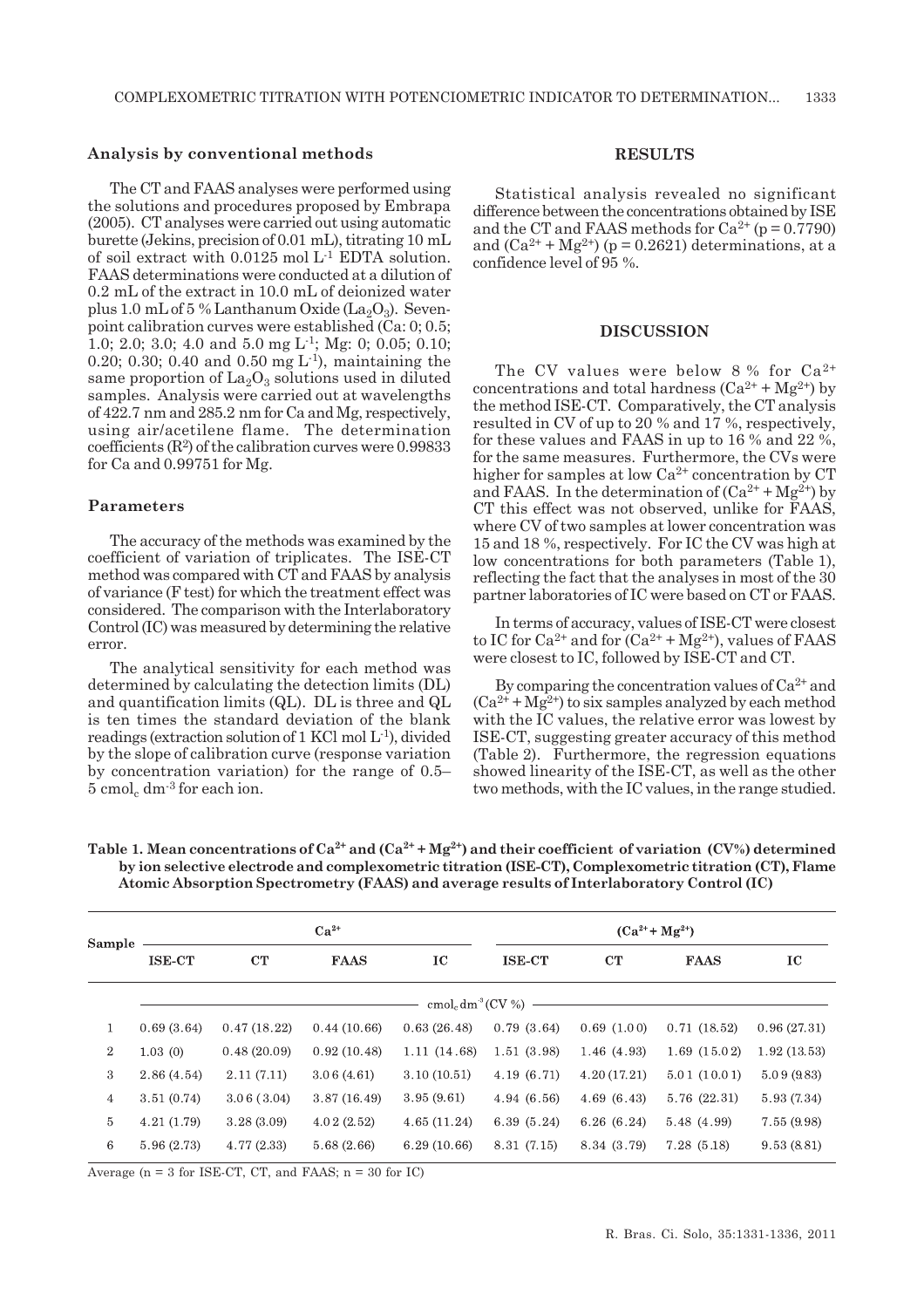| Method                | <b>Regression Equation</b>            | $\mathbf{R}^2$ | Range         | DL                                       | QL   | Relative error |  |  |  |  |  |
|-----------------------|---------------------------------------|----------------|---------------|------------------------------------------|------|----------------|--|--|--|--|--|
|                       |                                       |                |               | cmol <sub>c</sub> dm <sup>3</sup> —————— |      | $\%$           |  |  |  |  |  |
| $Ca^{2+}$             |                                       |                |               |                                          |      |                |  |  |  |  |  |
| ISE-CT                | $\hat{v} = -0.0047 + 1.0821 x$        | 0.9985         | $0.00 - 5.96$ | 0.08                                     | 0.25 | 5.25 11.14     |  |  |  |  |  |
| CT                    | $\hat{y} = 0.2992 + 1.2657 x$         | 0.9952         | $0.47 - 4.77$ | 0.08                                     | 0.24 | 22.53 - 56.76  |  |  |  |  |  |
| <b>FAAS</b>           | $\hat{y} = 0.2014 + 1.0423 x$         | 0.9934         | $0.44 - 5.68$ | 0.01                                     | 0.07 | $1.29 - 30.16$ |  |  |  |  |  |
| $(Ca^{2+} + Mg^{2+})$ |                                       |                |               |                                          |      |                |  |  |  |  |  |
| ISE-CT                | $\hat{y} = 0.1869 + 1.1427 x$         | 0.9994         | $0.79 - 8.31$ | 0.16                                     | 0.51 | 12.8-21.35     |  |  |  |  |  |
| <b>CT</b>             | $\hat{y} = 0.3131 + 1.1350 \text{ x}$ | 0.9980         | $0.69 - 8.34$ | 0.22                                     | 0.60 | 12.49 28.13    |  |  |  |  |  |
| FAAS                  | $\hat{v} = 0.1982 + 1.2406 x$         | 0.9681         | 0.71 7.28     | 0.06                                     | 0.28 | 1.57 - 27.42   |  |  |  |  |  |

Table 2. Characteristics of analytical determinations of  $Ca^{2+}$  and  $(Ca^{2+} + Mg^{2+})$  by different methods

x: concentration of  $Ca^{2+}$  and  $(Ca^{2+} + Me^{2+})$  in cmol.dm<sup>-3</sup>, by each method; y: concentration of  $Ca^{2+}$  and  $(Ca^{2+} + Me^{2+})$  in cmol.dm<sup>-3</sup>, by CI; R<sup>2</sup>: correlation coefficient; DL: detection limit; QL: quantification limit; Relative error: error of the method compared to IC.

The DL and QL of ISE-CT are close to CT, while those of FAAS were the lowest.

Although ISE-CT is already a method commonly applied for the determination of these ions in other sample types, this methodology had not been established for soil analysis so far. Therefore, this study shows that this method is reliable for  $Ca^{2+}$  and  $(Ca^{2+} + Mg^{2+})$ determination in soil extracts, in the concentration range studied.

Figure 1 depicts the typical curves obtained for  $Ca^{2+}$ and  $\text{Mg}^{2+}$  concentrations in KCl 1 mol L<sup>-1</sup> solution (blank) and in soil extract of one of the samples. The points  $EP_1$  and  $EP_2$  correspond to the concentrations of Ca<sup>2+</sup> and (Ca<sup>2+</sup> + Mg<sup>2+</sup>), respectively, in cmol<sub>c</sub> dm<sup>-3</sup>. The initial presence of  $Ca^{2+}$  and  $Mg^{2+}$  in blank is detectable (Figure 1), since the addition of  $0.5$  cmol<sub>c</sub> dm<sup>-3</sup> of each cation to the blanks extracts and samples was needed to make them detectable. Otherwise, the blank result would be displayed as incorrect, preventing the sample readings. This measure ensures that the detected signal exceeds the quantification limit, and the sensitivity of the method is adequate. Figure 1b represents the curve obtained for one soil sample, where the  $Ca^{2+}$  and  $(Ca^{2+} + Mg^{2+})$ concentrations are the results of the subtraction of the sample EP's from the blank EP's. The result of concentration of  $Mg^{2+}$  is given by subtracting the EP of Ca<sup>2+</sup> from the EP of  $(Ca^{2+} + Mg^{2+})$ . Some authors have reported difficulties in the analysis of these



**Figure 1. Curves obtained by ISE-CT and Ca<sup>2+</sup> (Ca<sup>2+</sup> + Mg<sup>2+</sup>) in (a) blank samples and (b) soil extract.**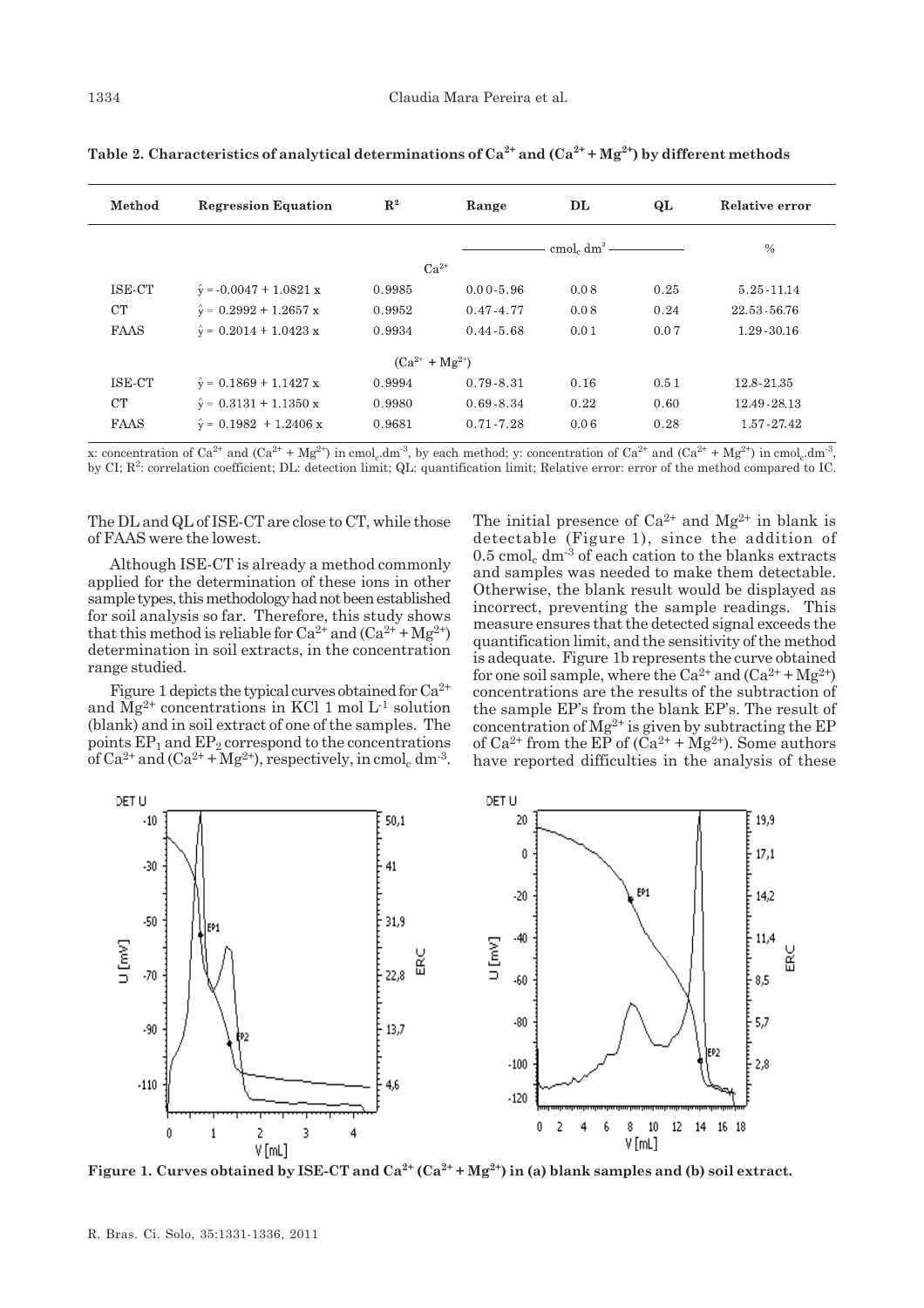cations by FAAS (Raij et al., 2001; Boeira et al., 2004) and CT (Raij, 1966). In the first place, difficulties are caused by the formation of KCl deposits in the burner slit of the spectrophotometer which frequently require a system shutdown for cleaning, delaying the analyses. Moreover, samples often have to be diluted to perform the readings in the linear range of the calibration curve. In relation to CT, there are several problems of interference, mainly due to the presence of the elements manganese, copper, iron, and aluminum. These, at appreciable quantities, make the determination of the turning point of the Murex difficult, which is the indicator used in  $Ca^{2+}$ determination. The Eriochrome black-T indicator, used in total hardness determination, interferes with the analysis by preventing the turn to blue in titrations with EDTA (Raij, 1966). For the ISE-CT method, there were apparently no such problems since the end point is determined by the sudden change in current at the equivalence point during titration (Skoog et al., 2008), unlike by CT, where this point is determined visually.

This method was tested in routine analyses of the Laboratory of Soils and Plant Nutrition of Embrapa Florestas and proved entirely suitable, since the analysis can be processed automatically. Furthermore,  $Ca^{2+}$  and  $Mg^{2+}$  are determined simultaneously, which also reduces the number of measurements. Thus, the analysis time was about half the time of CT. Compared to FAAS, times are similar but ISE-CT is more advantageous when working with highly concentrated samples, avoiding the need to dilute them. This is because, unlike FAAS, ISE-CT is a direct method that requires no calibration curve.

The ISE-CT method was not tested to determine the ions  $Ca^{2+}$  and  $Mg^{2+}$  with soil extracts originating from resin extraction, due to the fact that this method is not used in the laboratory routine analyses. However, it is believed that there is no barrier to analyze this type of extract, because the conditions are the same as those in the extraction with KCl, where the ammonia solution is sufficient to avoid interferences by other ions.

#### **CONCLUSIONS**

The determination method of exchangeable calcium and magnesium in soil extracts using Calcium Ion Selective Electrode and Complexometric Titration (ISE-CT) is accurate, precise and applicable when compared to Complexometric Titration (CT) and Flame Atomic Absorption Spectrometry (FAAS). Besides, the results obtained by this method were more precise and accurate than by the Interlaboratory Control (IC). Therefore, this study indicates that the ISE-CT method is reliable for  $Ca^{2+}$  and  $Mg^{2+}$ determination in soil extracts, in the concentration range studied. The analysis time spent with ISE-CT was approximately half of the period required for CT and similar to FAAS.

#### **LITERATURE CITED**

- BELI, S.L & ZIRINO, A. Behavior and calibration of Cu (II) ion selective electrode in high chloride medium and marine waters. Anal. Chem., 65:2583-2589, 1993.
- BERNARDI, A.C.C.; SOARES, R. & ESCALEIRA, V. Comparação de técnicas analíticas para a determinação de cálcio, magnésio e alumínio trocáveis em amostras de solos. Rio de Janeiro, Embrapa Solos, 2003. (Circular Técnica, 21).
- BOEIRA, R.C.; RAIJ, B.van; SILVA, A.S. & MAXIMILIANO, V.C.B. Extração simultânea de alumínio, cálcio, potássio e sódio do solo com solução de cloreto de amônio. R. Bras. Ci. Solo, 28:929-936, 2004.
- CANTARELLA, H.; RAIJ, B.van; COSCIONE, A.R. & ANDRADE, J.C. Determinação de alumínio, cálcio e magnésio trocáveis em extrato de cloreto de potássio. In: RAIJ, B.van; ANDRADE, J.C.; CANTARELLA, H. & QUAGGIO, J.A. Análise química para a avaliação da fertilidade em solos tropicais. Campinas, Instituto Agronômico de Campinas, 2001. 285p.
- CARLSON, R.M. & PAUL, J.L. Potentiometric determination of boron in agricultural samples. Soil Sci., 108:266-272, 1969.
- CHEN, Z. & ADAMS, M.A. A metallic cobalt electrode for the indirect potentiometric determination of calcium and magnesium in natural waters using flow injection analysis. Talanta, 47:779-786, 1998.
- CHRISTIANSEN, T.F.; BUSCH, J.E. & KROGH, S.C. Successive determination of calcium and magnesium in drinking water by complexometric, potentiometric digital titration to two equivalence points. Anal. Chem., 70:1051- 1056, 1976.
- COELHO, F.A.S. & GARGANTINI, H. Determinação espectrofotométrica de cálcio em solos. Bragantia, 28:241- 254, 1969.
- DAGNALL, R.M.; KIRKBRIGTH, T.S.; WEST, T.S. & WOOD, R. Multichannel atomic fluorescence and flame photometric determination of calcium, copper, magnesium, manganese, potassium, and zinc in soul extracts. Anal. Chem., 43:1765-1769, 1971.
- EMPRESA BRASILEIRA DE PESQUISA AGROPECUÁRIA EMBRAPA. Manual de métodos de análise de solo. 2.ed. Rio de Janeiro, Embrapa Solos, 1997. 212p.
- EMPRESA BRASILEIRA DE PESQUISA AGROPECUÁRIA EMBRAPA. Embrapa Pecuária Sudoeste. Manual de laboratórios: Solo, água, nutrição e alimentos. São Carlos, 2005. 313p.
- FERREIRA, A.M.R. & LIMA, J.L.C. Determination of chloride in soils by flow injection potentiometric pseudo-titration. Soil Sci. Plant Anal., 27:1437-1445, 1996a.